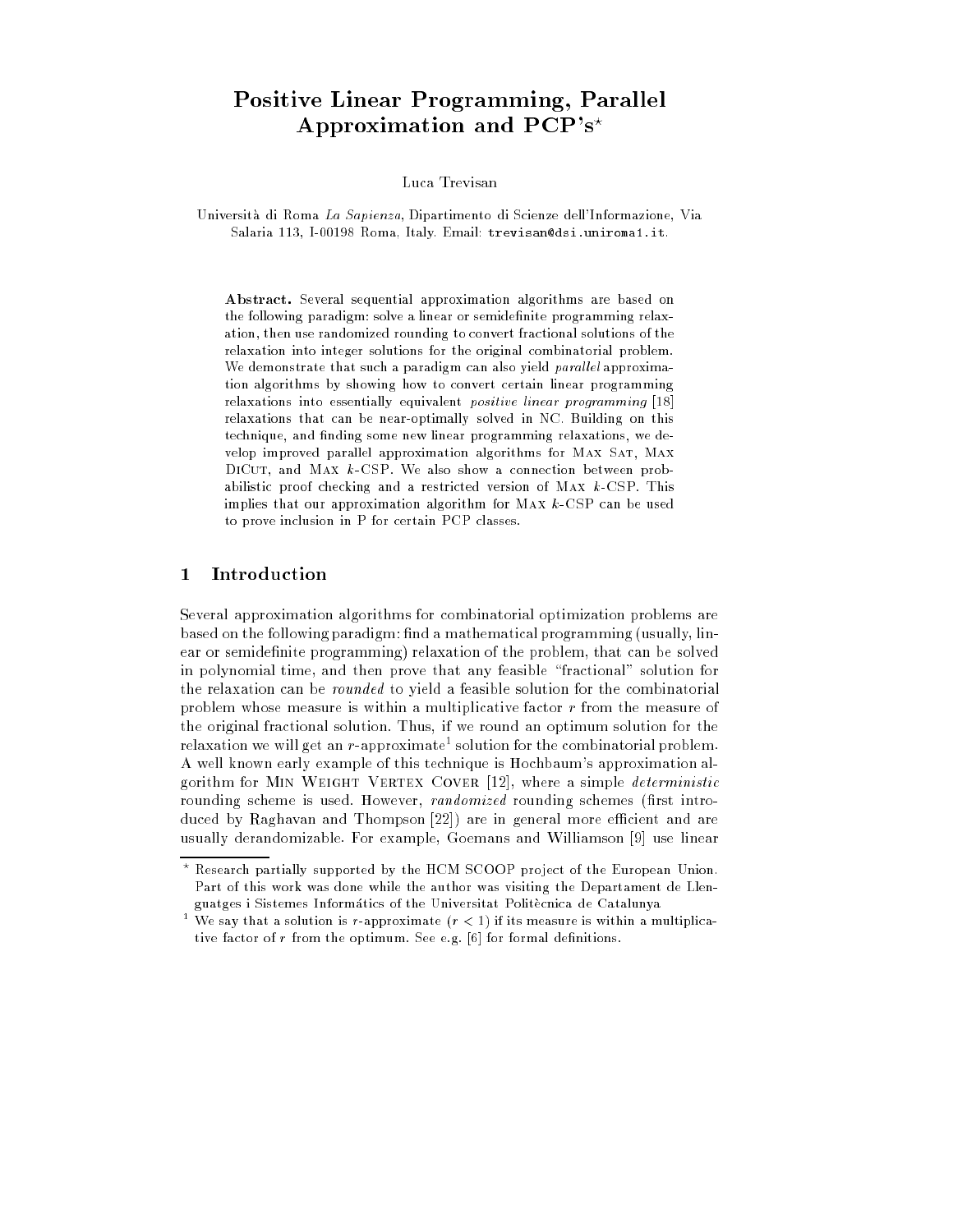programming and random rounding to give a 3/4-approximation for the Max Sat problem, matching a previous result by Yannakakis [27] with a simpler algorithm. Outstanding approximation results have been obtained in the last two years by randomly rounding *semidefinite relaxations* of combinatorial problems. Starting with the celebrated results by Goemans and Williamson [10], who showed that MAX CUT and MAX 2SAT are .878-approximable with this technique, an increasing number of results have been obtained using semidefinite programming, including better results for MAX 2SAT and new results for graph coloring, and the "betweeness" problem  $[8, 14, 7]$ . Shmoys' recent survey on approximation algorithms [25] contains other applications of linear and semidenite programming.

Unfortunately, such powerful techniques do not seem to be useful to develop *efficient parallel* approximation algorithms, the main reason being that both linear and semidefinite programming not only are P-hard problems, but it is even P-hard to approximate them [23].

However, there exists a restricted version of linear programming (called Positive Linear Programming, PLP for short) that can be near-optimally solved using an NC algorithm2 by Luby and Nisan [18]. Luby and Nisan observed that their algorithm could be used to approximate MIN SET COVER in NC within a factor  $(1+o(1))$  ln  $\Delta$ , were  $\Delta$  is the maximum cardinality of any set in the family, but, to the best of our knowledge, PLP has never been used to give relaxations of combinatorial problems in combination with random rounding schemes. Indeed, PLP is seemingly a very restricted version of linear programming, capturing packing and covering problems but nearly nothing else. Contrary to this intuition, we show that some good linear programming relaxations can be "translated" in a PLP form, thus yielding NC approximation algorithms.

The MAX SAT problem. We first consider the MAX SAT problem, and its linear programming relaxation due to Goemans and Williamson [9]. In the Max Sat problem we are given a set  $\{C_1, \ldots, C_m\}$  of *disjunctive clauses* over variables  ${x_1, \ldots, x_n}$  and non-negative weights  $w_1, \ldots, w_m$  for the clauses. We seek for an assigment of truth value to the variables  $\{x_1, \ldots, x_n\}$  that maximizes the sum of the weights of the satisfied clauses. We show how to convert the linear programming relaxation of MAX SAT of [9] into an "essentially" equivalent PLP relaxation. We also show how to introduce a minor change in Goemans and Williamson's arguments and thus prove the 3/4-approximation guarantee assuming only 5-wise independence. As a consequence, we have that the Max SAT problem is  $(3/4 - o(1))$ -approximable in NC. Since PLP can be solved sequentially in quasi-linear time, our translation also implies a  $(3/4 - o(1))$ approximate sequential algorithm that runs in  $O(m)$ , where m is the number of clauses. Recall that the best approximation that is currently achievable for MAX SAT using sequential algorithms  $[9, 10, 8]$  is roughly  $.76$ , and to obtain

 $^{\circ}$  Kecall that, informally, an NC algorithm is an algorithm that runs on a parallel computer in poly-logarithmic time using a polynomial number of processors (see e.g. [6] for formal definitions).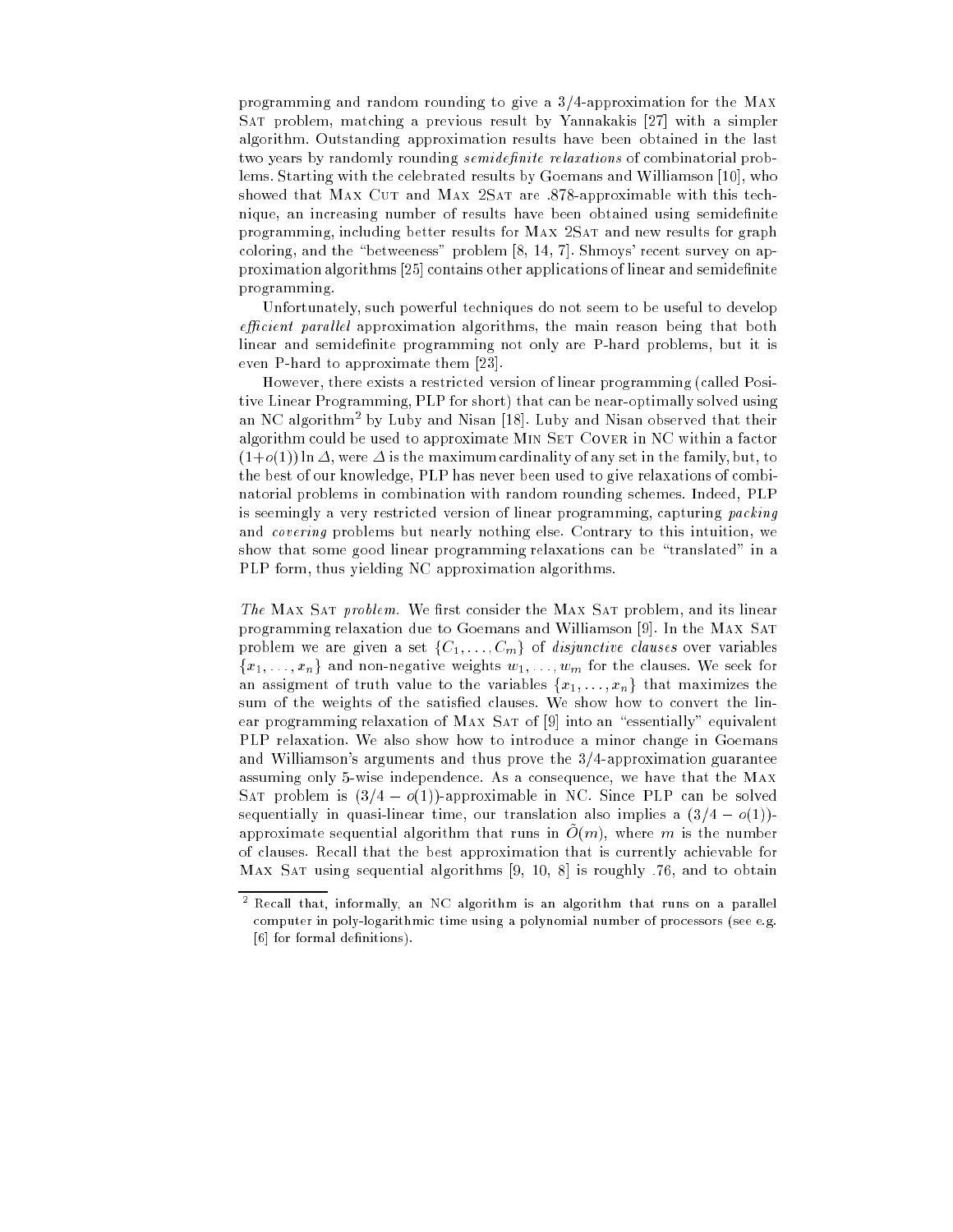such approximation it is necessary to solve semidefinite programs; Yannakakis'  $3/4$ -approximate algorithm [27] requires to solve max flow problems. Our algorithm achieves similar approximation with a remarkably faster running time. The best previous NC approximation for this problem was 1/2, due to Bongiovanni et al. [5] and, independentely, to Hunt et al. [13] using techniques of Luby [17]. More generally, [5, 13] developed NC approximation algorithms for all the problems in the Max SNP [20] class. In particular, their algorithm for MAX SAT requires a quadratic number of processors. More recently, Haglin [11] presented an NC 1/2-approximate algorithm for MAX 2SAT that uses a linear number of processors, and Serna and Xhafa [24] showed that a linear number of processors is sufficient to  $1/2$ -approximate the general MAX SAT problem.

The MAX DICUT problem. We then turn to the MAX DICUT problem. In this problem, we are given a directed graph  $G = (V, E)$  and npn-negative weights  $\{w_{(u,v)}\}_{(u,v)\in E}$  and we search for a partition  $(V_1, V_2)$  of the vertices that maximizes the sum of the weights of the edges whose first endpoint is in  $V_1$  and whose second endpoint is in  $V_2$ . We give a new linear programming relaxation of such problem and we show that a simple random rounding scheme yields a 1/2 approximation. The linear programming relaxation is then converted into a PLP relaxation. Since the random rounding analysis only required pair-wise independence, we have an NC  $(1/2 - o(1))$ -approximate algorithm for MAX DICUT. Previous results  $[17, 5, 13]$  implied that this problem was  $1/4$ -approximable in NC. Sequential approximation algorithms for this problem are, however, far better: Feige and Goemans [8] (improving a previous :796-approximate algorithm by Goemans and Williamson [10]) recently gave a :855-approximate algorithm using semidefinite programming.

The Max k-CSP problem. In both the above cases, we use PLP relaxations and random rounding to remarkably improve over previous parallel algorithms, but we do not entirely match (or we even fall far below) the performances of known sequential algorithms. Indeed, our results for MAX  $k$ -CSP improve even over the best current sequential approximation algorithms. For any  $k > 1$ , the MAX  $k$ -CSP problem is the variation of the MAX SAT problem where any clause (also called *constraint*) is allowed to be an arbitrary boolean function over k variables. This problem is somehow implicit in  $[20]$  and has been defined in  $[15]$  (it has also been called "MAX k FUNCTION SAT" in [2] and "MAX k-GSAT" in [21]). The interest in this problem has been mainly related to the fact that it can express any Max SNP problem. Variations of this problem have also been studied due to their application to the field of Artificial Intelligence (see  $[16]$  and the references therein). We show that in order to  $r$ -approximate this problem it is sufficient to r-approximate its restricted version MAX  $k$ CONJSAT, where each clause is a *conjunction* of literals. For both problems, only  $2^{-k}$ -approximate (see e.g. [15]) algorithms are known. We define a linear programming relaxation of the MAX  $k$ ConjSAT problem and we show that a proper random rounding scheme can be used to yield a  $2^{1-k}$  approximation. As in the previous cases, we can then find an equivalent PLP relaxation and obtain an NC (2<sup>1-k</sup> -  $o(1)$ )-approximate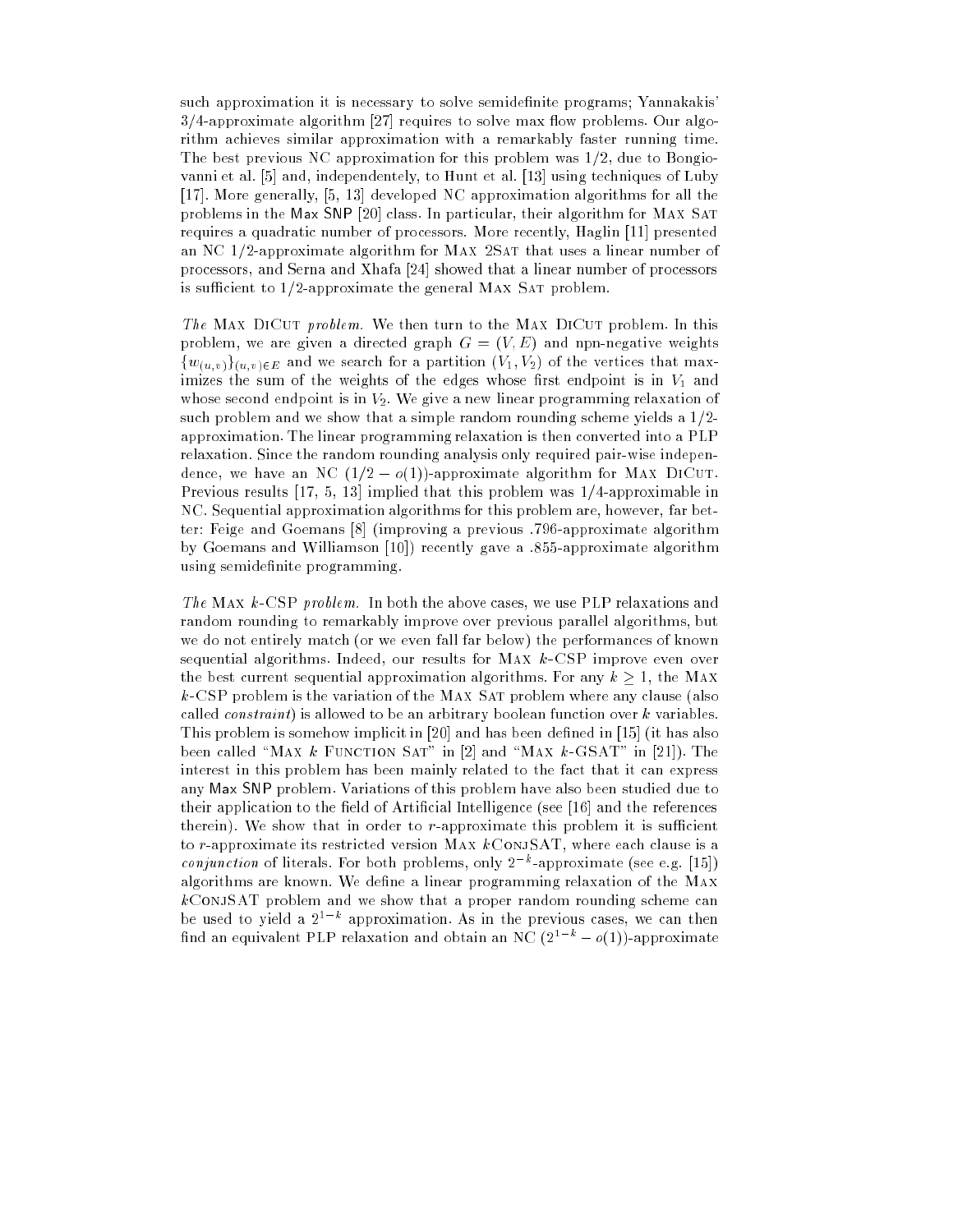algorithm. Using our reduction, both algorithms extend to the general Max k-CSP problem.

Relation to PCP's. Finally, we show that an approximation algorithm for Max  $k$ CONJSAT can be used to approximate the probability of acceptance of probabilistic verifiers that adaptively read  $k$  bits. On the one hand this reduction yields the NP-hardness of approximating MAX  $k$ CONJSAT (and thus MAX  $k$ -CSP) within a factor  $2^{-0.09k}$ , on the other hand, together with our improved approximation algorithm, it can be used to show that certain classes of languages defined in terms of probabilistic proof checking are contained in P. Such results strengthen previous ones appeared in [4].

Related and independent results After completing this research, we learnt that Cristina Bazgan independentely used linear programming and random rounding to approximate MAX  $k$ CONJSAT within a factor  $e/(e^{1/k} + 1)^k$  [3]. Such approximation is better than  $2^{-k}$ , but is worse than  $2^{1-k}$ . Motivated by the results of the present paper, a :3674-approximate algorithm for MAX 3 CONJ SAT has been recently developed in [26]. Seemingly, this algorithm does not extend to the general MAX  $k$  CONJ SAT problem, and, since it involves semidefinite programming, it cannot be easily parallelized.

### Preliminaries

In what follows we will denote by  $[n]$  the set  $\{1, \ldots, n\}$ . Boldface letters will be used to denote vectors, e.g.  $\mathbf{u} = (u_1, \ldots, u_m)$ . We also use the notations  $\hat{O}(f) \stackrel{\text{def}}{=} O(f(\log f)^{O(1)})$  and poly $(f) \stackrel{\text{def}}{=} O(f^{O(1)})$ . Given an instance I of MAX SAT we let  $\mathsf{opt}_{MS}(I)$  be the measure of an optimum solution for I.

**Definition 1 [18].** A minimization linear program is said to be an instance of positive linear programming (PLP for short) if it is written as

$$
\min_{\mathbf{s}.\mathbf{t}} \mathbf{c}^T \mathbf{x}
$$
  
s.t.  

$$
A\mathbf{x} \ge \mathbf{b}
$$
  

$$
\mathbf{x} > 0
$$

where all the entries of  $A$ ,  $b$  and  $c$  are non-negative.

Minimization positive linear programs are also called *covering* problems. Luby and Nisan developed a very efficient algorithm for approximating positive linear programming problems.

Theorem 2 [18]. There exists a parallel algorithm that given in input a minimization instance P of PLP of size N and a rational  $\epsilon > 0$  returns a feasible solution for P whose cost is at most  $(1 + \epsilon)$  times the optimum. Furthermore, the algorithm runs in time polynomial in  $1/\epsilon$  and  $\log N$  using  $O(N)$  processors.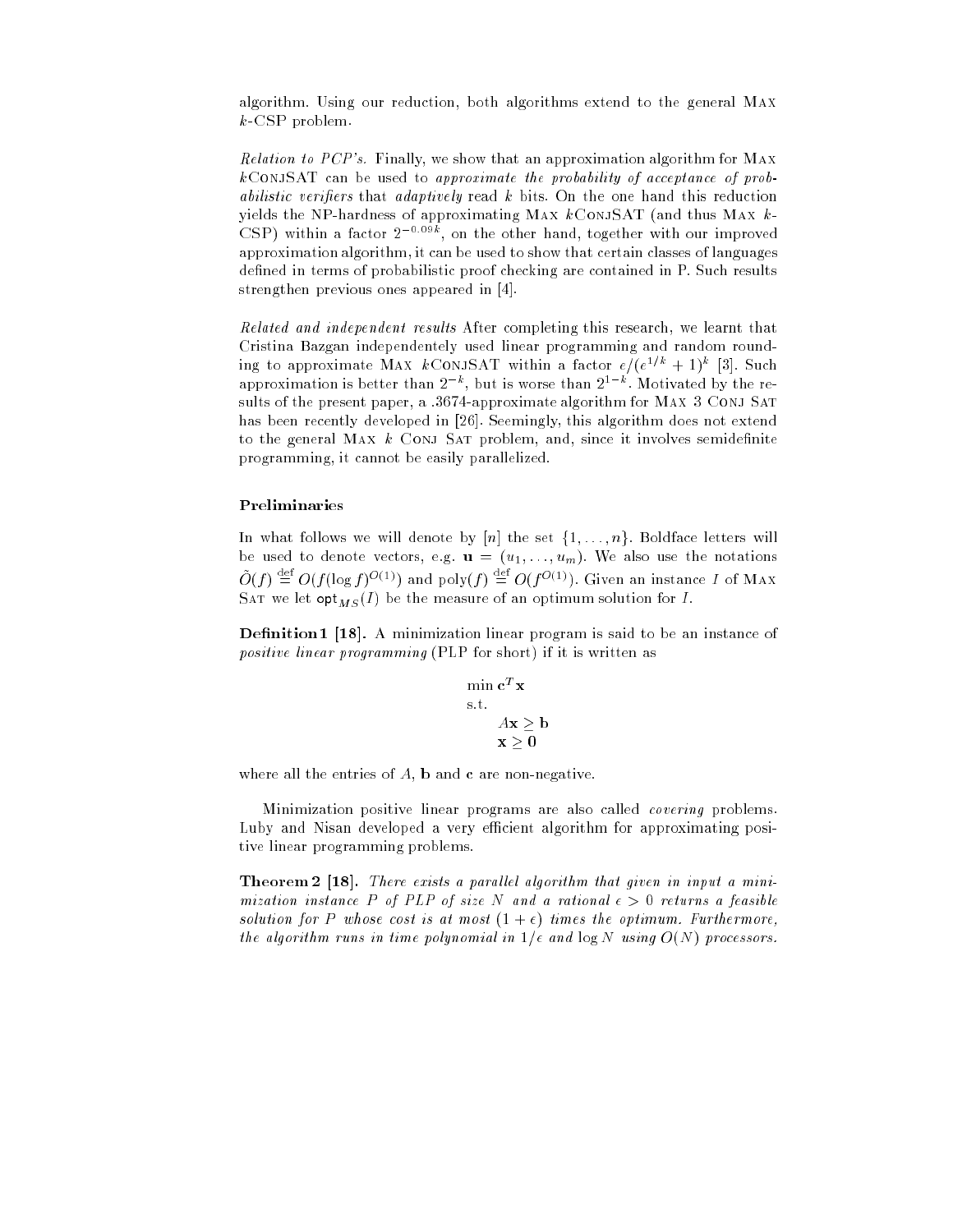The following result is useful to derandomize parallel algorithms where randomization is only needed to generate random variables with limited independence.

Theorem 3 (see e.g. [19], Section 16). A pairwise independent distribution of n random variables of size  $O(n)$  is explicitely constructable in NC. For any  $k > 2$ , a k-wise independent distribution of n random variables of size  $O(n^k)$  is explicitely constructable in NC.

#### Organization of the paper

Section 2 is devoted to the  $(3/4 - o(1))$ -approximate algorithm for MAX SAT and Section 3 to the  $(1/2 - o(1))$ -approximate algorithm for MAX DICUT. The algorithms for MAX  $k$ -CSP and the applications to probabilistically checkable proofs are discussed in Sections 4 and 5, respectively. Due to lack of space, some proofs are omitted or sketched.

#### $\overline{2}$ The MAX SAT problem

Let  $\{C_1, \ldots, C_m\}$  be a collection of disjunctive boolean clauses over variable set  $X = \{x_1, \ldots, x_n\}$  and let  $w_1, \ldots, w_m$  be the weights of such clauses. For any clause  $C_j$  let us denote by  $C_j^+$  the set of indices of variables occuring positively in  $C_j$  and with  $C_j^-$  the set of indices of variables occuring negated, so that  $C_j = \emptyset$  $\bigvee_{i\in C_i^+}x_i\vee \bigvee_{i\in C_i^-}\neg x_i.$  Let also  $w^{\text{tot}}\stackrel{\text{def}}{=}\sum_{j=1}^m w_j$  . Goemans and Williamson [9] consider the following linear programming relaxation of the Max Sat problem.

$$
\max \sum_{j=1}^{m} w_j z_j
$$
\ns.t.

\n
$$
z_j \leq \sum_{i \in C_j^+} t_i + \sum_{i \in C_j^-} (1 - t_i) \text{ for all } j \in [m]
$$
\n
$$
z_j \leq 1 \qquad \text{for all } j \in [m]
$$
\n
$$
0 \leq t_i \leq 1 \qquad \text{for all } i \in [n]
$$
\n(SAT1)

In [9] it is shown that (SAT1) is indeed a relaxation of MAX SAT.

**Theorem 4** ([9], Theorem 5.3). Let  $(t, z)$  be a feasible solution for  $(SAT1)$ . Consider the random assigment such that, for any i, independently,  $Pr[x_i =$ true]  $=\frac{1}{4}+\frac{1}{2}t_{i}$ . Then, for any  $j\in[m]$ ,  $\mathbf{Pr}[C_{j}]$  is satisfied]  $\geq\frac{3}{4}z_{j}$ .

Starting with an optimum solution for (SAT1), one gets a random assigment that, on the average, has a cost that is at least 3/4 of the optimum. An explicit 3/4-approximate assignment can be found deterministically using the method of conditional expectation ([1], see also [27]).

We shall now show how to convert (SAT1) into an equivalent instance of PLP. The following linear program is clearly equivalent to (SAT1) modulo the substitution of  $1 - u_j$  in place of  $z_j$ , and the introduction of new variables  $f_i$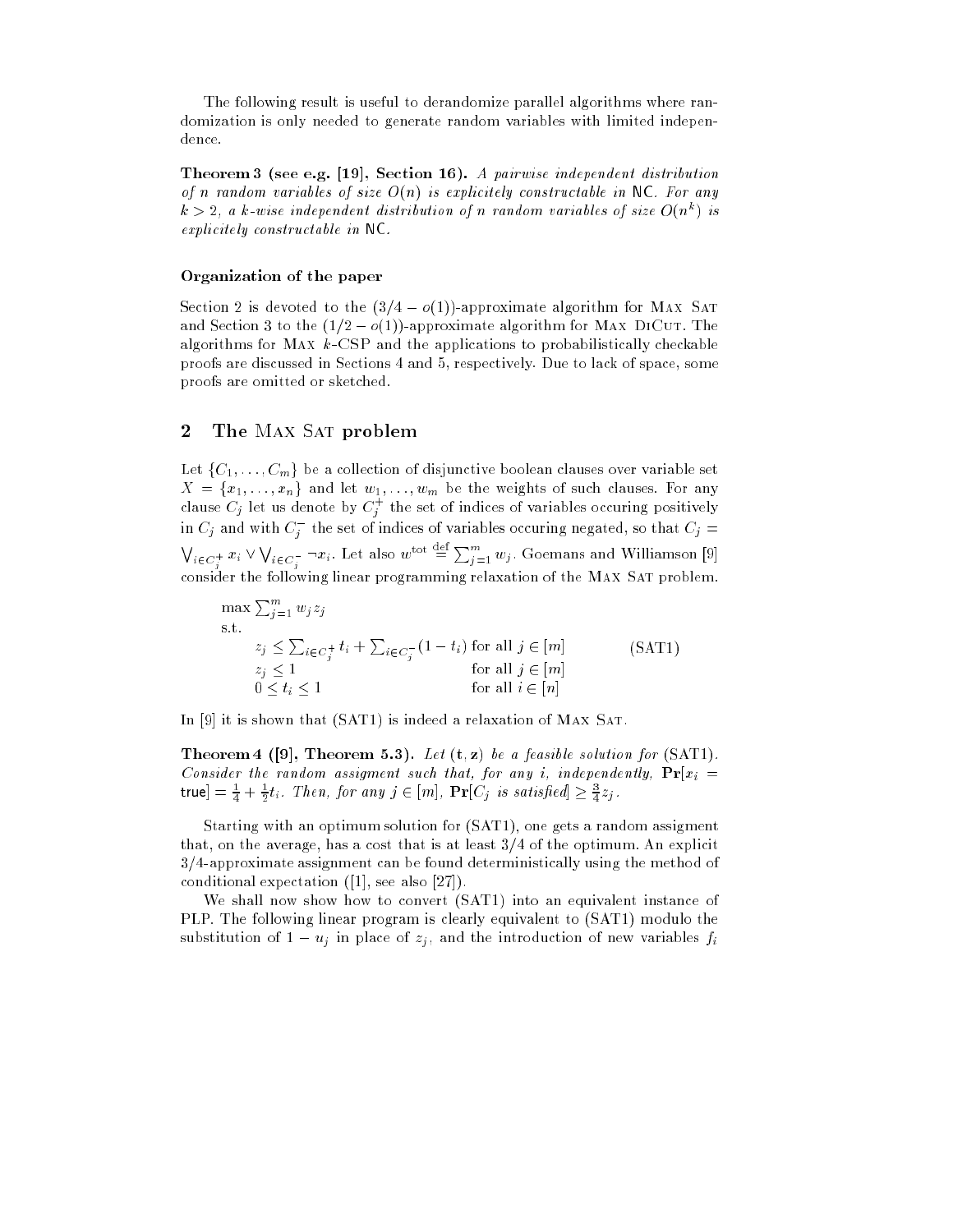that are equal to  $1 - t_i$ . Also note that additive constants are irrelevant in the objective function, and that we can change the sign of the objective function by changing maximization into minimization.

$$
\min \sum_{j=1}^{m} w_j u_j
$$
\n
$$
\text{s.t.}
$$
\n
$$
u_j + \sum_{i \in C_j^+} t_i + \sum_{i \in C_j^-} f_i \ge 1 \text{ for all } j \in [m]
$$
\n
$$
u_j \ge 0
$$
\n
$$
t_i + f_i = 1
$$
\n
$$
t_i, f_i \ge 0
$$
\n
$$
\text{for all } i \in [n]
$$
\n
$$
\text{for all } i \in [n]
$$
\n
$$
\text{for all } i \in [n]
$$

**Fact 1** For any feasible solution  $(\mathbf{u}, \mathbf{t}, \mathbf{f})$  for (SAT2) of measure k,  $(1 - \mathbf{u}, \mathbf{t})$ is a feasible solution for  $(SAT1)$  of measure  $w<sup>tot</sup> - k$ . For any feasible solution  $(z, t)$  for (SAT1) of measure  $w^{\text{tot}} - k$ ,  $(1 - z, t, 1 - t)$  is a feasible solution for (SAT2) of measure k.

For any  $i \in [n]$ , let  $occ_i \stackrel{\text{def}}{=} \sum_{i \in C_i^+ \cup C_j^-} w_i$  be the sum of the weights of the clauses where  $x_i$  occurrs. Let us consider the following linear program.

$$
\min \sum_{j=1}^{m} w_j u_j + \sum_i occ_i(t_i + f_i)
$$
\n
$$
\text{s.t.}
$$
\n
$$
u_j + \sum_{i \in C_j^+} t_i + \sum_{i \in C_j^-} f_i \ge 1 \text{ for all } j \in [m]
$$
\n
$$
u_j \ge 0 \qquad \text{for all } j \in [m]
$$
\n
$$
t_i + f_i \ge 1 \qquad \text{for all } i \in [n]
$$
\n
$$
t_i, f_i \ge 0 \qquad \text{for all } i \in [n]
$$

The difference between (SAT2) and (SAT3) is that, for any  $i \in [n]$ ,  $t_i + f_i$  is allowed to be larger than one, yet this is "discouraged" since  $t_i + f_i$  appears in the objective function with a quite large weight. The following lemma formalizes this intuition.

#### Lemma 5.

- 1. Any feasible solution for the (SAT2) program of measure k is also a feasible solution for the (SAT3) program of measure  $k+\sum_{i}occ_{i}$ .
- 2. Given any feasible solution for the (SAT3) program of measure  $k + \sum_i occ_i$ , we can compute in NC a feasible solution for the (SAT2) program of measure at most k.

Proof. (Sketch) Part (1) is trivial. To prove Part (2), given a feasible solution  $(\mathbf{u}, \mathbf{t}, \mathbf{f})$  for (SAT3) whose measure is $k + \sum_i occ_i$  we define a feasible solution  $(\mathbf{u}', \mathbf{t}', \mathbf{f}')$  for (SAT2) as follows: for any  $i \in [n], t'_i \stackrel{\text{def}}{=} \min\{1, t_i\}$ ; for any  $i \in [n],$  $f'_i \stackrel{\text{def}}{=} 1 - t'_i$ ; for any  $j \in [m]$ ,  $u'_j \stackrel{\text{def}}{=} \max\{u_j, 1 - \sum_{i \in C_j^+} t'_i - \sum_{i \in C_j^-} f'_i\}.$ 

ivote that  $(\mathbf{u\,},\mathbf{t\,},\mathbf{r\,})$  can be computed in logarithmic time using a linear number of processors. By tedious but not difficult computations one can show that the measure of  $(\mathbf{u}_0, \mathbf{t}_1, \mathbf{I}_1)$  is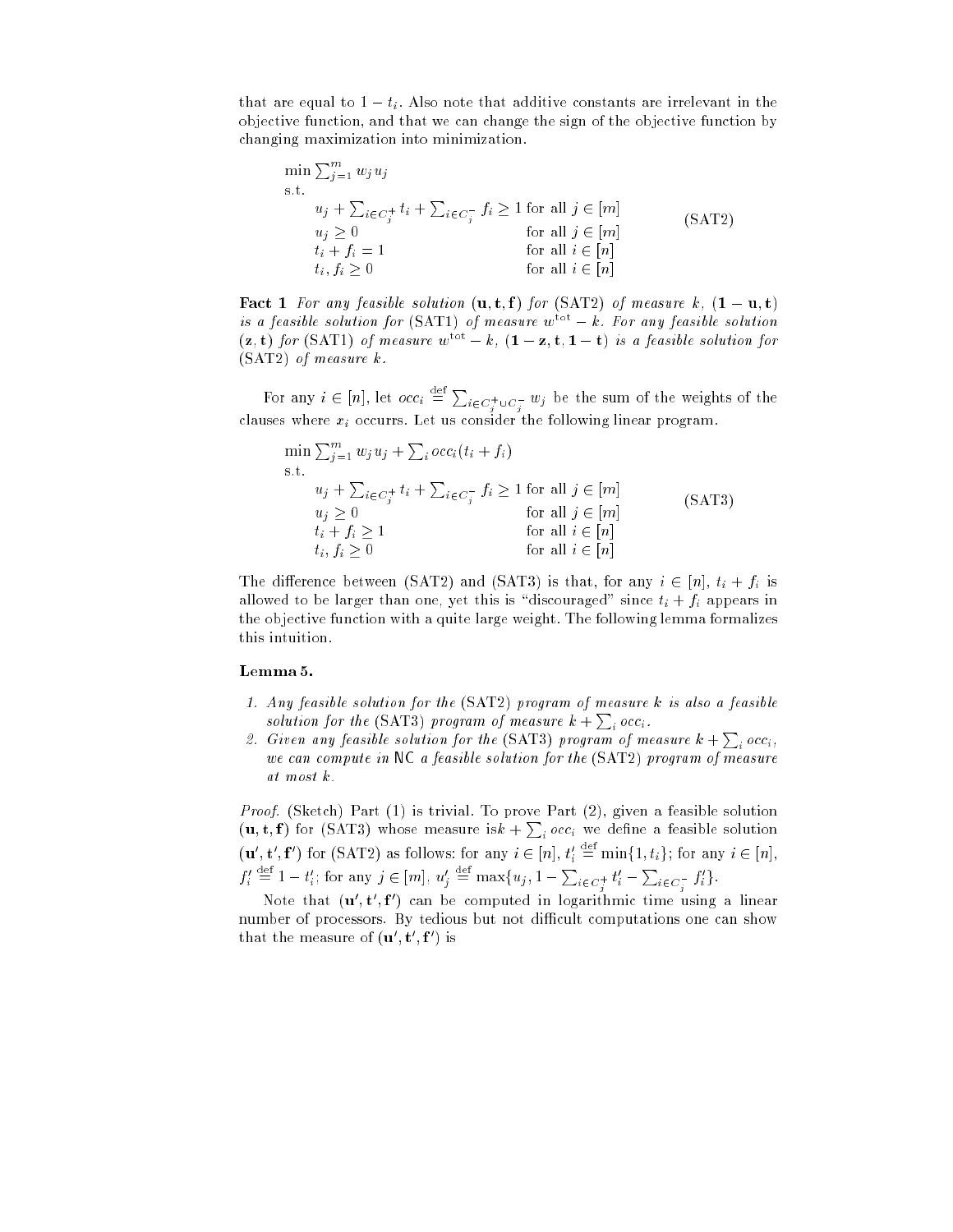$$
\sum_{j=1}^{m} w_j u'_j \leq \sum_{j=1}^{m} w_j u_j + \sum_{i=1}^{n} occ_i (t_i + f_i - 1) = k.
$$

We are now ready to prove the main result of this section.

## Theorem 6 (Approximation for MAX SAT).

- 1. An RNC algorithm exists that given an instance of the weighted MAX SAT problem and a rational  $\epsilon > 0$ , returns an assigment whose expected measure is at least  $(3/4 - \epsilon)$  times the optimum. The algorithm runs in poly $(1/\epsilon, \log m)$ time and uses  $O(m + n)$  processors.
- 2. For any  $\epsilon > 0$ , an NC  $(3/4 \epsilon)$ -approximate algorithm for the weighted MAX SAT problem exists that runs in  $\text{poly}(1/\epsilon, \log m)$  time and uses  $O((m+n)n^5)$ processors.
- 3. A sequential  $(3/4 o(1))$ -approximate algorithm for the weighted MAX SAT problem exists that runs in  $\tilde{O}(m)$  time.

*Proof.* Let  $\phi = (C_1, \ldots, C_m)$  be any instance of MAX SAT, and let  $w_1, \ldots, w_m$ be the weights of the clauses. We use the following notation:  $J_4 \equiv \{j :$  $C_j$  contains at most four literals },  $J_5 \equiv [m] - J_4, \; \phi_4 \equiv \{C_j \; : \; j \; \in \; J_4\},$  $\phi_5 \stackrel{\text{def}}{=} \{C_j : j \in J_5\}, w_4^{\text{tot}} \stackrel{\text{def}}{=} \sum_{j \in J_4} w_j$ , and  $w_5^{\text{tot}} \stackrel{\text{def}}{=} \sum_{j \in J_5} w_j$ . Clearly, we have that  ${\sf opt}_{MS}(\phi) \leq {\sf opt}_{MS} (\phi_4) + w_5^{\rm tot.}$  Let us consider the linear programming relaxations (SAT1), (SAT2) and (SAT3) relative to  $\phi_4$  and let  $Z^*_{\mathrm{SAT1}},$  $Z_{\text{SAT2}}^*$  and  $Z_{\text{SAT3}}^*$ be the optima of these linear programs, respectively. Note that  $Z_{\text{SAT3}}^* \leq 5 w_4^{\text{tot}}$  (consider e.g. the feasible solution such that  $u_j \, = \, 1$  for all  $j \in [m]$  and  $t_i = f_i = 1/2$  for all  $i \in [n]$ ) and that  $Z^*_{\text{SAT1}} \geq .5 w^{\text{tot}}_4$  (consider e.g. the feasible solution where all variables are equal to  $1/2$ ), thus we have that  $Z^*_{\text{SAT3}} \leq 10 Z^*_{\text{SAT1}}$ . Since (SAT3) is an instance of positive linear programming, we can use Theorem 2 to find in NC a solution  $(\mathbf{u}, \mathbf{t}, \mathbf{f})$  for (SAT3) whose measure is at most  $(1+2\epsilon/15)Z^*_{\mathrm{SAT3}}.$  Let  $(\mathbf{u}', \mathbf{t}', \mathbf{f}')$  be the corresponding feasible solution for  $(SAT2)$  that we can find as stated in Lemma 5, Part  $(2)$ . It is immediate to see that  $(\mathbf{z},\mathbf{t}') = (\mathbf{1}-\mathbf{u}',\mathbf{t}')$  is a feasible solution for (SAT1). The difference between the optimum measure and the measure of such solution is

$$
Z_{\text{SAT1}}^* - \sum_{j=1}^m w_j z_j = \sum_{j=1}^m w_j u'_j - Z_{\text{SAT2}}^*
$$
  

$$
\leq \sum_{j=1}^m w_j u_j + \sum_{i=1}^n occ_i(t_i + f_i) - Z_{\text{SAT3}}^* \leq \frac{2}{15} \epsilon Z_{\text{SAT3}}^* \leq \frac{4}{3} \epsilon Z_{\text{SAT1}}^*.
$$

Consider now the random assigment such that  $x_i$  is true with probabilty  $1/4 +$  $t_{1}^{\prime}/2.$  Note that in such assigment each literal is true with probability at least

 $\Box$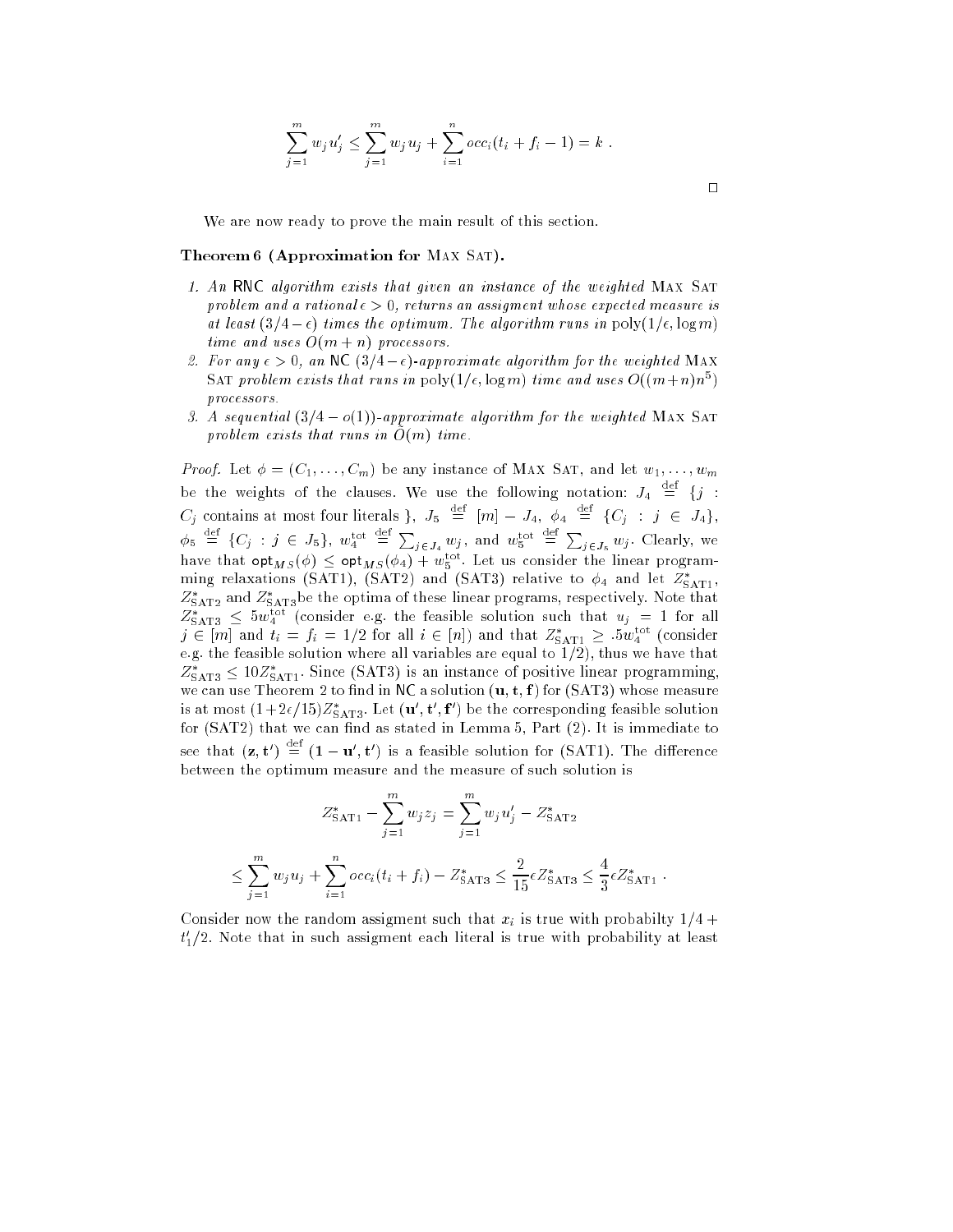$1/4$ , and thus a clause with five or more literals is true with probability at least  $1-(3/4)^5 = 0.76269... > 3/4$ . From Theorem 4 and from the above considerations we have that the average measure of such assigment is

$$
\sum_{j=1}^{m} w_j \mathbf{Pr}[C_j \text{ is satisfied}] \ge \frac{3}{4} \sum_{j \in J_4}^{m} w_j z_j + \sum_{j \in J_5} 0.76269 w_j
$$
  

$$
\ge \frac{3}{4} \left(1 - \frac{4}{3} \epsilon\right) Z_{\text{SAT1}}^* + \frac{3}{4} w_5^{\text{tot}} \ge \left(\frac{3}{4} - \epsilon\right) \text{opt}_{MS}(\phi) .
$$

The time bound follows from the fact that the instance of positive linear programming to be solved has size  $O(m)$ .

To prove Part (2) just note that the above analysis only assumed 5-wise independence. From Theorem 3 we have that a 5-wise independent probability distribution over *n* random variables exists of size  $O(n^5)$ . We can thus run in parallel  $O(n^5)$  copies of the above algorithm (one for each element of the distribution) and then take the best outcome.

Finally, regarding Part (3), one can use a sequential version of Luby and Nisan's algorithm to approximate the relaxation. Since the size of the relaxation is bounded by m, it will take  $O(m(\log m)^{O(1)})$  time to find a  $(1+\epsilon)$ -approximate solution, provided that  $\epsilon = 1/(\log m)^{(O(1))}$ . After applying random rounding, derandomization can be done in linear time using conditional expectation (see e.g. [27]). Observe that, while doing the derandomization, we can ignore all literals occuring in a clause but the first five (this is compatible with our approximation analysis). Thus, derandomization can be done in  $O(m)$  time, independent of  $n$ .

# 3 The MAX DICUT problem

Let  $G = (V, E)$  be a directed graph with n nodes and m edges (for simplicity of notation we assume that  $V = [n]$ . Let also  $\{w_{(i,j)} : (i,j) \in E\}$  be weights over the edges and define  $w^{\text{tot}} \stackrel{\text{det}}{=} \sum_{(i,j) \in E} w_{(i,j)}$ . Consider the following linear programming relaxation of the Max DiCut problem.

$$
\max \sum_{(i,j)\in E} w_{(i,j)} z_{(i,j)}
$$
\n
$$
\text{s.t.} \quad z_{(i,j)} \le t_i \quad \text{for all } (i,j) \in E \quad \text{(DI1)}
$$
\n
$$
z_{(i,j)} \le 1 - t_j \quad \text{for all } (i,j) \in E \quad \text{0} \le t_i \le 1 \quad \text{for all } i \in V
$$

To see that (DI1) is indeed a relaxation of MAX DICUT, note that given a cut  $(V_1, V_2)$  we can construct a feasible solution for (DI1) such that each variable is equal either to zero or to one,  $t_i = 1$  if and only if  $i \in V_1$ , and  $z_{(i,j)} = 1$  if and only if  $i \in V_1$  and  $j \in V_2$ . The measure of such solution is equal to the measure of the cut.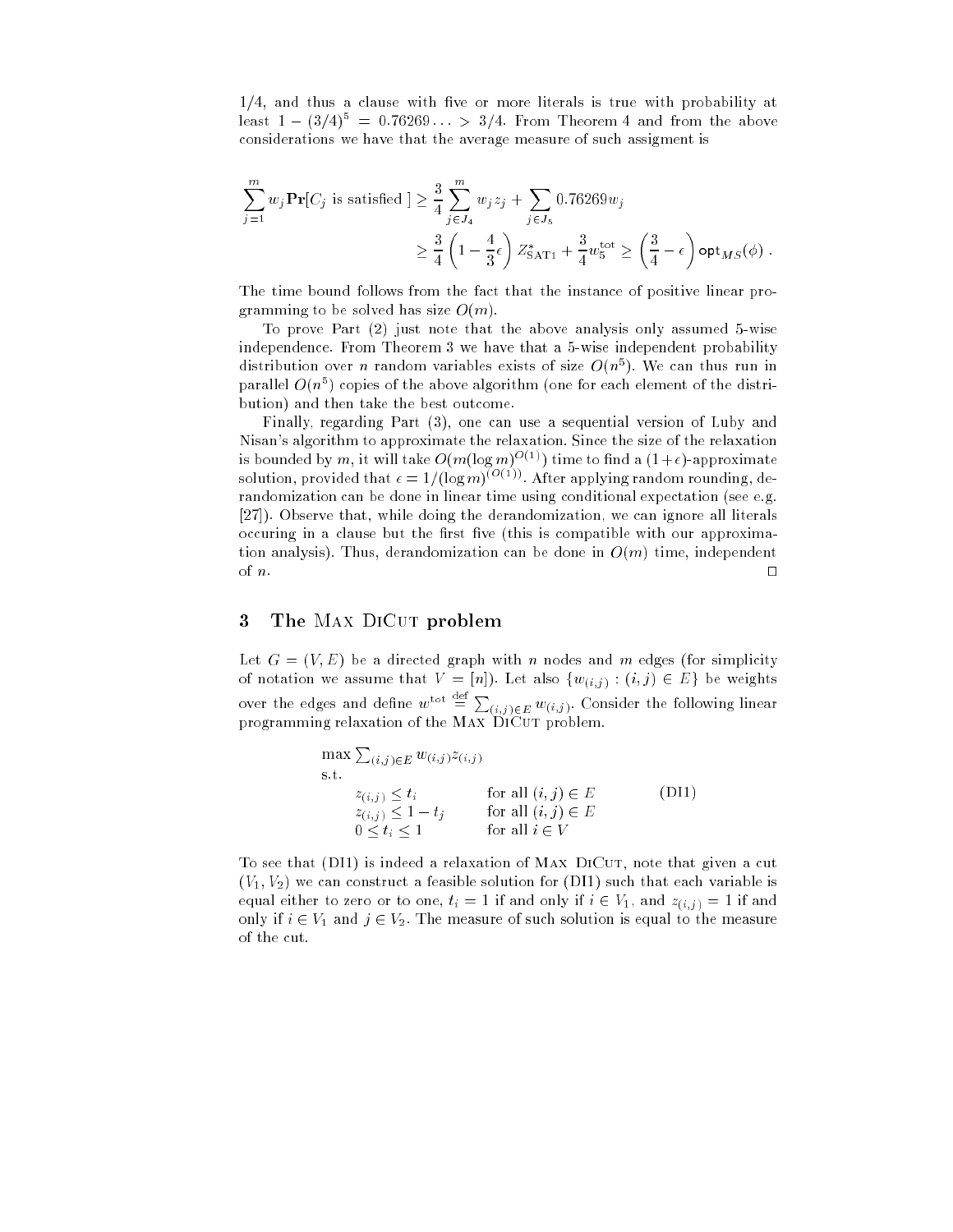We shall now prove an analogous of Theorem 4, that is, we shall show that given any solution for (DI1), we can define a random cut such that the probability of an edge  $(i, j)$  to be in the cut is close to  $z_{(i,j)}$ .

**Theorem 7 (Random rounding for (DI1)).** Let  $(z, t)$  be a feasible solution for (DI1), and consider the random cut such that, for any node i,  $Pr[i \in V_1] =$  $\frac{1}{4} + \frac{t_i}{2}$ . Then for any edge  $(i, j) \in E$ , the probability of the edge to be in the cut is at least  $z_{(i,j)}/2$ .

*Proof.* Note that  $Pr[i \in V_2] = 1 - (\frac{1}{4} + \frac{t_i}{2}) = \frac{1}{4} + \frac{1-t_i}{2}$ . Then, we have that

$$
\mathbf{Pr}[i \in V_1 \text{ and } j \in V_2] = \left(\frac{1}{4} + \frac{t_i}{2}\right) \left(\frac{1}{4} + \frac{1 - t_j}{2}\right) \ge \left(\frac{1}{4} + \frac{1}{2} z_{(i,j)}\right)^2 \ge \frac{1}{2} z_{(i,j)}.
$$

Where first inequality follows from the constraints on  $z_{(i,j)}$ .

Remark. The above analysis is tight, as can be shown by considering the directed complete graph with 2n vertices and  $2n(2n - 1) = 4n^2 - 2n$  edges (assume that all weights are one). Then the optimum of the MAX DICUT problem is clearly  $n^\ast$  (the balanced partition), while the solution with all variables equal to 1/2 is feasible for (DII) and has measure  $2n^\ast=n$  . The ratio between the two values is arbitrarily close to  $1/2$ .

Note also that the above analysis only assumed pairwise independence. As in the preceding section, we can convert (DI1) into an equivalent instance of PLP.

$$
\min \sum_{(i,j)\in E} w_{(i,j)}(u_{(i,j)} + p_i + q_i + p_j + q_j)
$$
\n
$$
\text{s.t.} \quad u_{(i,j)} + t_i \ge 1 \quad \text{for all } (i,j) \in E
$$
\n
$$
u_{(i,j)} + f_j \ge 1 \quad \text{for all } (i,j) \in E
$$
\n
$$
t_i + f_i \ge 1 \quad \text{for all } i \in V
$$
\n
$$
u_{(i,j)} \ge 0 \quad \text{for all } (i,j) \in E
$$
\n
$$
t_i, f_i \ge 0 \quad \text{for all } i \in V
$$

The following results can then be proved by straightforward modications of the argument used in the preceding section.

#### Lemma 8.

- 1. For any feasible solution  $(z, t)$  of (DI1) of measure k,  $(1 z, t, 1 t)$  is a feasible solution of (DI2) of measure  $3w^{\text{tot}} - k$ .
- 2. Given a feasible solution  $(\mathbf{u}, \mathbf{t}, \mathbf{f})$  of (DI2) of measure  $3w^{\text{tot}} k$  we can construct in constant parallel time and with  $O(m)$  processors a feasible solution  $(z, t')$  of (DI1) of measure at least k.

Theorem 9 (Approximation for MAX DICUT).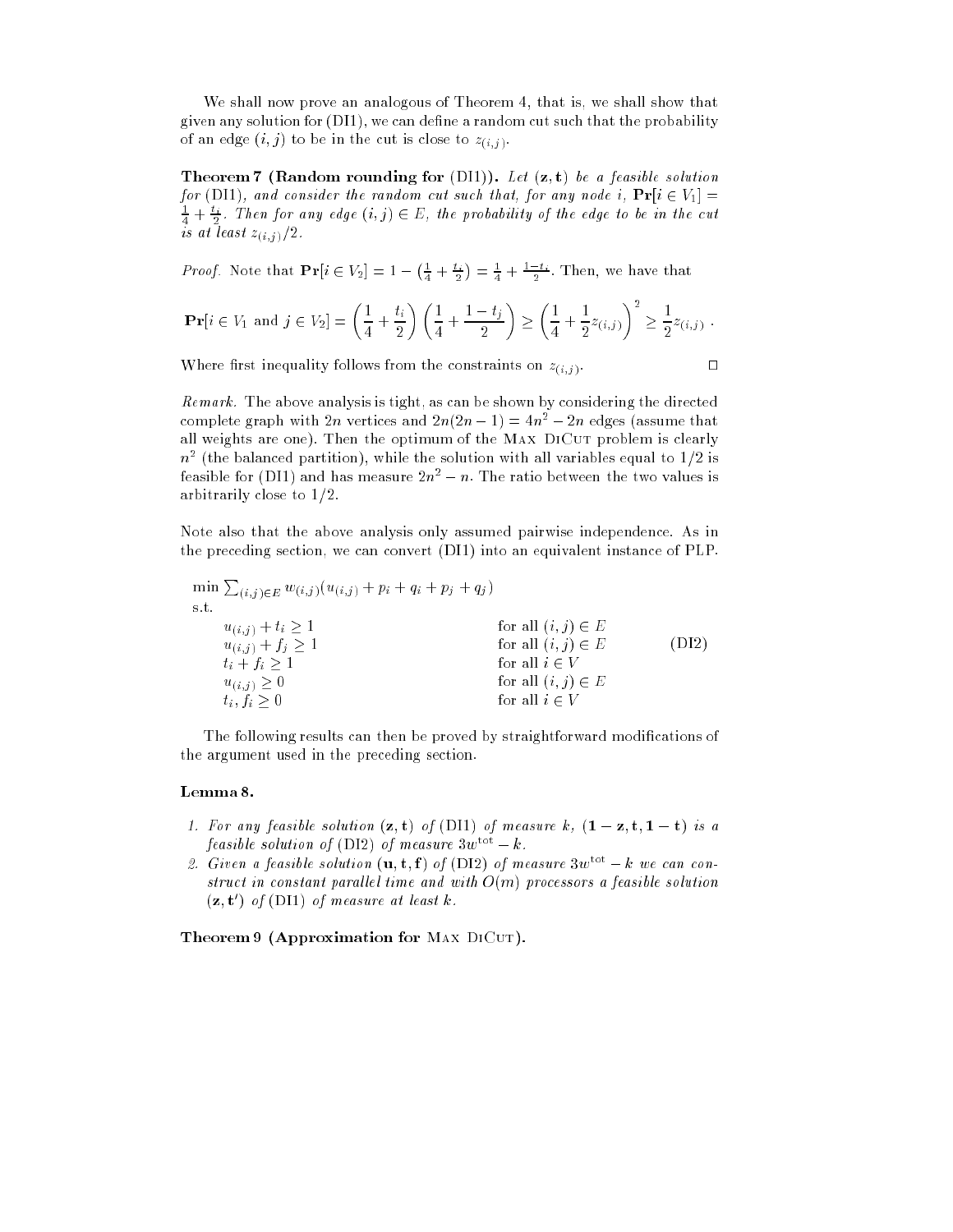- 1. An RNC algorithm exists that given an instance of the weighted MAX DICUT problem and a rational  $\epsilon > 0$ , returns a cut whose expected measure is at least  $(1/2 - \epsilon)$  times the optimum. The algorithm runs in  $\text{poly}(1/\epsilon, \log m)$  time and uses  $O(m + n)$  processors.
- 2. For any  $\epsilon > 0$ , an NC  $(1/2 \epsilon)$ -approximate algorithm for the weighted MAX DICUT problem exists that runs in  $\text{poly}(1/\epsilon, \log m)$  time and uses  $O((m +$ n)n) processors.

# 4 The Max  $k$ -CSP problem

In this section we deal with the MAX  $k$ -CSP problem. We begin by showing that, without loss of generality, we can restrict ourselves to the simpler Max kConjSAT problem.

**Theorem 10** (MAX k-CSP vs. MAX kConjSAT). For any  $k > 1$  and for any  $r, 0 < r \leq 1$ , if MAX kCONJSAT is r-approximable, then MAX k-CSP is rapproximable.

*Proof.* (Sketch) We can reduce an instance  $\phi_{CSP}$  of the MAX k-CSP problem to an instance  $\phi_{CSAT}$  of the MAX kConjSAT problem by substituting every constraint of  $\phi_{CSP}$  with the set of conjunctive clauses that occur in its DNF expression. It is easy to show that any solution satisfying s constraints in  $\phi_{CSP}$ will satisfy s clauses in  $\phi_{CSAT}$ , and vice versa.

We shall now prove that, for any  $k > 1$ , MAX kConjSAT is  $2^{1-k}$ . approximable. As in the preceding sections, we shall give a linear programming relaxation of the problem and a proper randomized rounding scheme. Assume we have an instance of MAX kConjSAT given by constraints  $C_1, \ldots, C_m$ , whose weights are  $w_1, \ldots, w_m$  over variables  $x_1, \ldots, x_n$ . The linear programming relaxation has a variable  $t_i$  for any variable  $x_i$  of the MAX  $k$ CONJSAT problem, plus a variable  $z_j$  for any constraint  $C_j$  . Furthermore, we denote by  $C_j^{\pm}$  (respectively,  $C_j^-$ ) the set of indices of positive (respectively, negative) literals in  $C_j$ , so that  $C_j = \bigwedge_{i \in C^+} x_i \ \wedge \ \bigwedge_{i \in C^-} \neg x_i.$  The formulation is <sup>j</sup> <sup>j</sup>

$$
\max \sum_{j} w_j z_j
$$
\n
$$
\text{s.t.} \quad z_j \le t_i \quad \text{for all } j \in [m], i \in C_j^+ \\
z_j \le 1 - t_i \text{ for all } j \in [m], i \in C_j^- \\
0 \le t_i \le 1 \text{ for all } i \in [n]
$$
\n
$$
(CSP)
$$

The proof that  $(CSP)$  is a relaxation of MAX  $k$ ConjSAT is identical to the proof that (SAT1) is a relaxation of Max Sat.

**Theorem 11 (Random rounding for (CSP)).** Let  $(z, t)$  be a feasible solution for (CSP), consider the random assigment such that  $Pr[x_i = \text{true}] = \frac{k-1}{2k} +$  $\frac{t_i}{k}$ . Then, for any clause  $C_j$ , the probability that it is satisfied by the random assigment is at least  $\frac{z_j}{2^{k-1}}$ .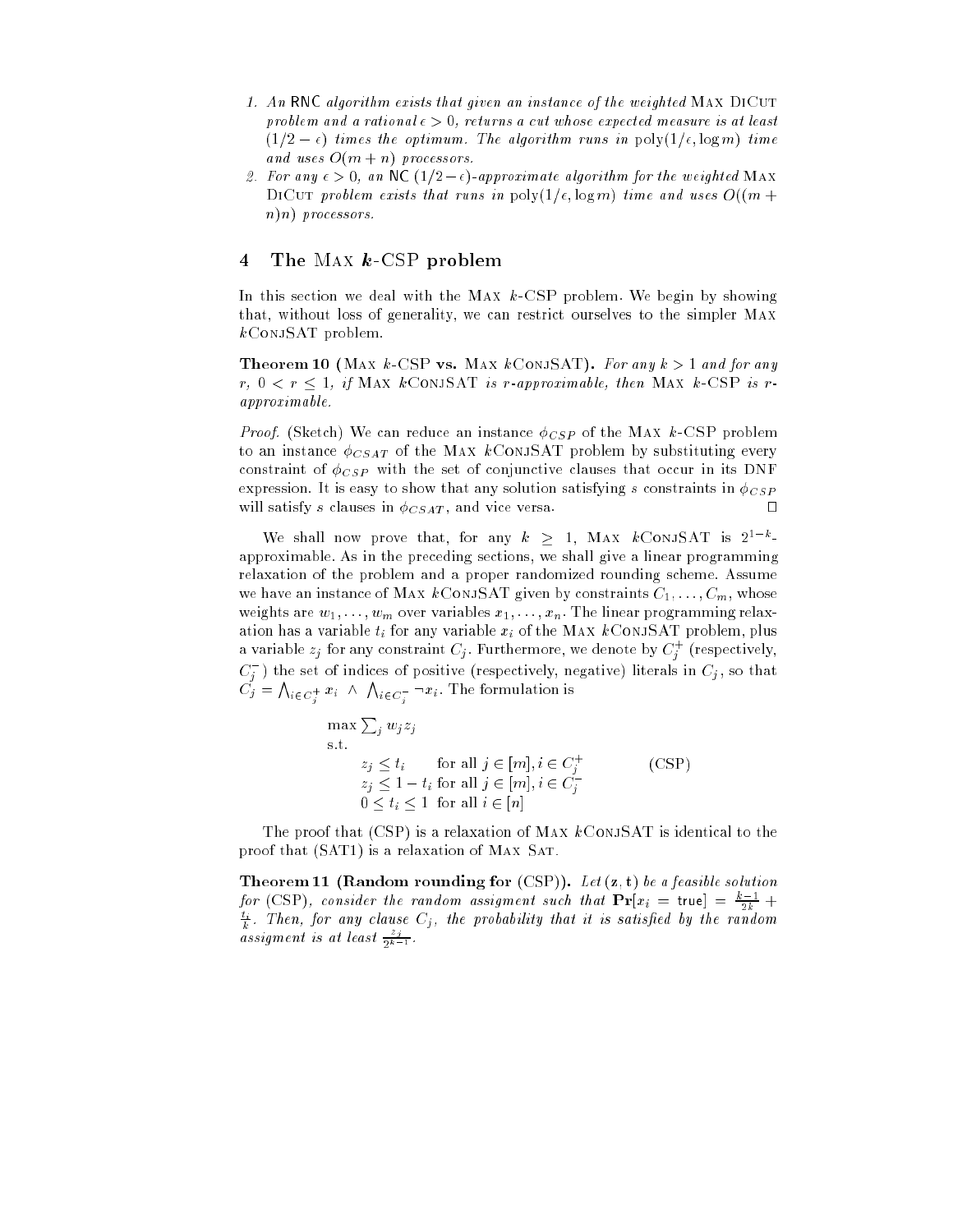*Proof.* Note that, according to the random assigment,  $Pr[x_i = \text{false}] = \frac{k-1}{2k} +$  $\frac{1-t_i}{k}$ . Let us assume that  $C_j$  is a h-ary constraint for some  $h \leq k$ .

$$
\begin{aligned} \mathbf{Pr}[C_j \text{ is satisfied}] &= \left(\prod_{i \in C_j^+} \frac{k-1}{2k} + \frac{t_i}{k}\right) \cdot \left(\prod_{i \in C_j^-} \frac{k-1}{2k} + \frac{1-t_i}{k}\right) \\ &\ge \left(\frac{k-1}{2k} + \frac{z_j}{k}\right)^h \ge \left(\frac{k-1}{2k} + \frac{z_j}{k}\right)^k \ge \frac{z_j}{2^{k-1}} \,. \end{aligned}
$$

Where first inequality follows from the constraints on  $z_i$ , second inequality from the fact that  $h \leq k$  and the last inequality can be proved by studying the first derivative of the function

$$
f(z) = \frac{\left(\frac{k-1}{2k} + \frac{z}{k}\right)^k}{z}
$$

and showing that in the interval (0, 1) it reaches its minimum for  $z = 1/2$ : in that point we have that  $f(1/2) = 2^{1-k}$ .  $\Box$ 

Remark. The above analysis is tight, as can be shown by considering an instance  $C_1, \ldots, C_{2^k}$  where the clauses are all the possible size-k conjunction of  ${x_1, \ldots, x_k}$ . Any assigment to  ${x_1, \ldots, x_k}$  will satisfy exactly one clause (that is, the optimum is equal to 1). On the other hand, the feasible solution for (CSP) where all variables are equal to  $1/2$  has measure  $2^{k-1}$ .

Theorem 12 (Approximation for Max kConjSAT). For any  $k > 1$ , the weighted MAX kCONJSAT problem is  $2^{1-k}$ -approximable in polynomial time, and is  $(2^{1-k} - o(1))$ -approximable in NC.

*Proof.* Regarding the first claim, in order to compute a  $2^{1-k}$ -approximate solution it is sufficient to optimally solve  $(CSP)$ , then use the random rounding scheme described in Theorem 11 and finally use conditional expectation (see  $[1]$ ) to obtain an assigment whose measure is no smaller than the average measure of such random assigment. The approximation guarantee follows from Theorem 11. To prove the second claim, one has to rewrite (CSP) as a positive linear program ( as done in the preceding sections) near optimally solve it with Luby and Nisan's algorithm, and use k-wise independent distributions to do derandomization.  $\Box$ 

Corollary 13 (Approximation for MAX  $k$ -CSP). For any  $k > 1$ , the weighted MAX k-CSP problem is  $2^{1-k}$ -approximable in polynomial time, and  $(2^{1-k} - o(1))$ -approximable in NC.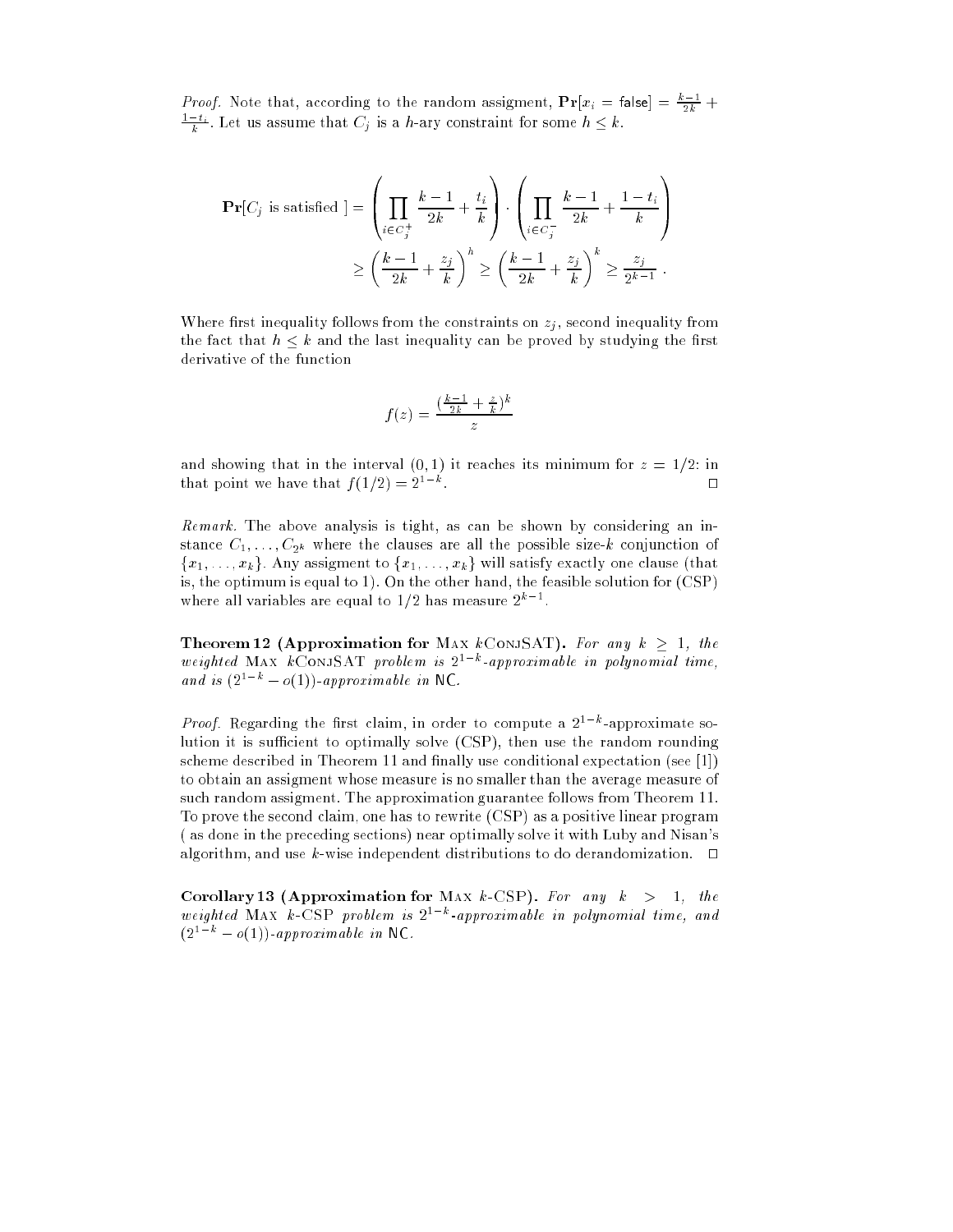# 5 Relations with Proof Checking

We start giving some definitions about probabilistically checkable proofs (we follow the notation used in  $[4]$ ). A verifier is an oracle probabilistic polynomialtime Turing machine V. During its computation, V tosses random coins, reads its input and has oracle access to a string  $\pi$  called proof. Let x be an input and  $\pi$  be a proof. We denote by  $\text{ACC}[V^{\pi}(x)]$  the probability over its random tosses that V accepts x using  $\pi$  as an oracle. We also denote by  $\mathbf{ACC}[V(x)]$ the maximum of  $\mathbf{ACC}[V^\pi(x)]$  over all proofs  $\pi$ . The efficiency of the verifier is determined by several parameters. In particular, if  $V$  is a verifier and  $L$  is a language, we say that

- ${\cal -V}$  uses r(n) random bits (where  $r :{\cal Z}^+\rightarrow{\cal Z}^+$  is an integer function) if for any input x and for any proof  $\pi$ , V tosses at most  $r(|x|)$  random coins;
- ${\cal V}$  has query complexity q (where q is an integer) if for any input x, any random string R, and any proof  $\pi$ , V reads at most q bits from  $\pi$ ;
- ${\cal V}$  has soundness s (where  $s \in [0, 1]$  is a real) if, for any  $x \notin L$ ,  ${\bf ACC}[V(x)]$ s;
- ${\rm -V}$  has completeness c (where  $c \in [0,1]$  is a real) if, for any  $x \in L$ ,  $\mathbf{ACC}[V(x)] > c.$

Remark. Note that a verifier that has query complexity  $q$  can read its  $q$  bits adaptively, that is, the i-th access to the proof may depend on the outcomes of the previous  $i - 1$  accesses.

**Definition 14 (PCP classes).** Let L be a language, let  $0 < s < c \leq 1$  be any constants,  $q$  be a positive integer and  $r$  :  $z^+ \rightarrow z^+$ , then we say that  $L \in \text{PCP}c, sr, q$  if a verifier V exists for L that uses  $O(r(n))$  random bits, has query complexity  $q$ , soundness s and completeness  $c$ .

Several recent results about the hardness of approximation of combinatorial problems (including MAX SAT [4] and MAX DICUT [4, 26]) have been proved using the fact, proved in [4], that  $NP = PCP1$ , slog, 3 for any  $s > 0.85$ . The verifier developed to prove such result is adaptive. Using less than 3 queries or having a soundness smaller than 0.85 would immediately imply improved non-approximability results. Due to such consideration, it seems interesting to consider what kind of combinations of parameters may be sufficient to characterize NP, and which one are too weak (unless  $P = NP$ ). The next result implies that one can prove inclusion of PCP classes into <sup>P</sup> by simply developing approximation algoritms for MAX  $k$ CONJSAT.

## Theorem 15 (MAX  $k$ CONJSAT vs PCP). If

MAX kCONJSAT is r-approximable for some  $r < 1$ , then PCPc, slog,  $k \subset P$ for any  $c/s > 1/r$ .

Proof. (Rough Sketch) We assume familiarity with the terminology of [4]. For any of the  $2^{O(\log n)} = \text{poly}(n)$  possible random strings we consider the behaviour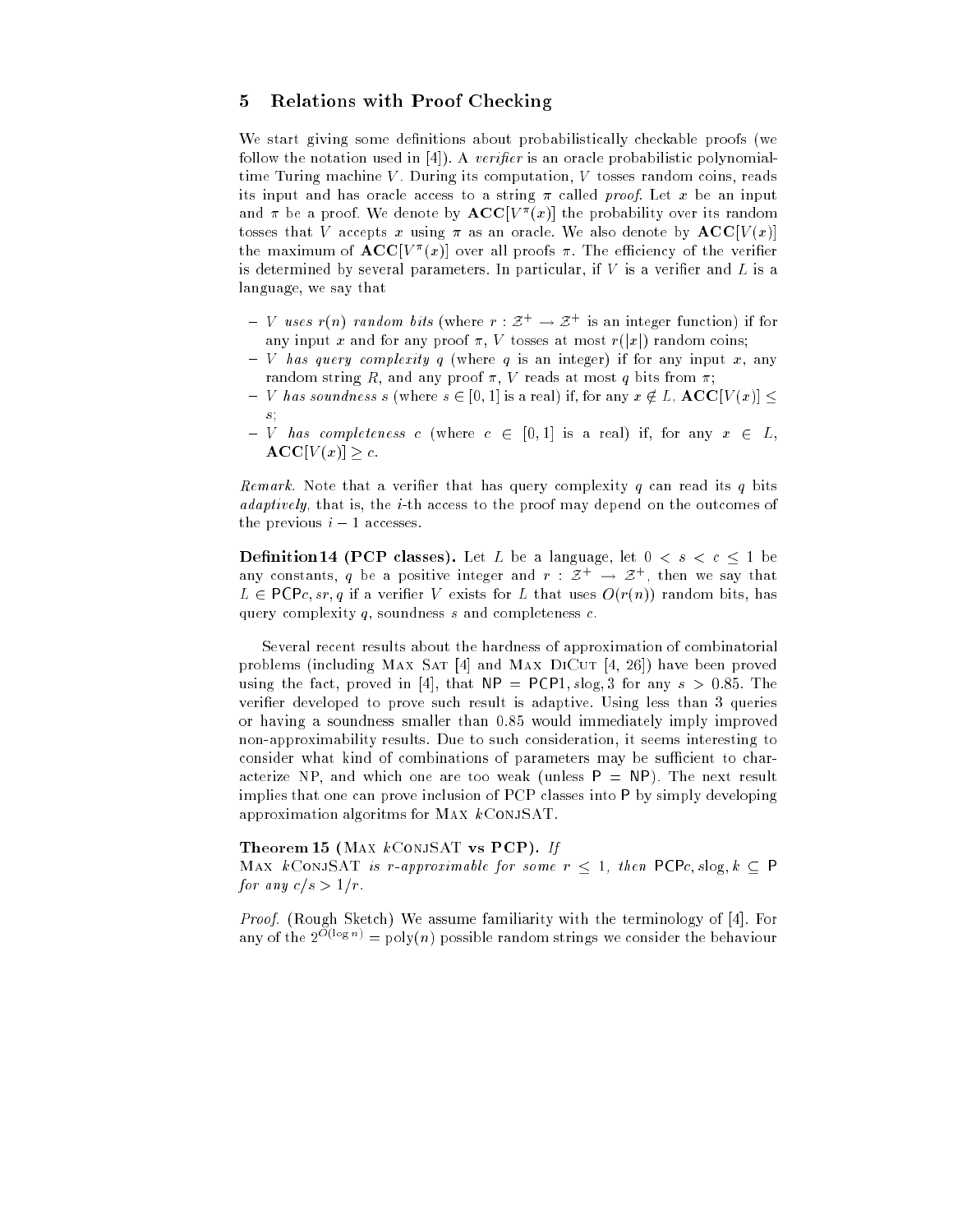of the verifier and we encode it using a  $(1,0)$ -gadget. Such gadget contains a conjunctive clause for each accepting configuration of the verifier. One should note that even if the verifier (being adaptive) can read up to  $2^k - 1$  bits, only  $k$  bits are specified in any accepting configuration. Thus the gadget contains only k Conj SAT clauses. At this point, the theorem follows using standard calculations.  $\Box$ 

A first consequence of Theorem 15 is that MAX  $k$ CONJSAT is hard to approximate even within very small factors.

Theorem 16 (Hardness of MAX kConjSAT). For any  $k > 11$ , if MAX  $k$ ConjSAT is  $2^{-\lfloor k/11 \rfloor}$ -approximable, then  $P = NP$ .

*Proof.* Bellare Goldreich and Sudan [4] prove that  $NP = PCP1, 0.5\log, 11$ . Then,  $\lfloor k/11 \rfloor$  independent repetitions of their protocol yield  $\mathsf{NP} = \mathsf{PCP1}, 2^{-\lfloor k/11 \rfloor} \log k$ : applying Theorem 15, the claim follows.  $\Box$ 

The following result can be obtained combining Theorems 12 and 15

Theorem 17 (Weak PCP classes). PCPc, slog,  $q \subseteq$  P for any c/s  $> 2^{q-1}$ . In particular, PCP1, 0.249 $log, 3 \subseteq P$ .

The above theorem improves over previous results by Bellare, Goldreich and Sudan [4], stating that PCPc,  $slog, q \subseteq P$  for any  $c/s > 2^q$  and PCP1,  $0.18$ log,  $3 \subseteq$ P, respectively.

# Acknowledgments

I wish to thank Pierluigi Crescenzi for suggesting the problem, encouraging this research, and giving several useful suggestions. I am also grateful with Madhu Sudan and Fatos Xhafa for helpful comments on a preliminary version of this paper.

# References

- 1. N. Alon and J. Spencer. The Probabilistic Method. Wiley Interscience, 1992.
- 2. S. Arora, D. Karger, and M. Karpinski. Polynomial time approximation schemes for dense instances of graph problems. In Proc. of the 27th  $ACM$  Symposium on Theory of Computing, pages  $284-293$ , 1995.
- 3. M. Bellare. Proof checking and approximation: Towards tight results. Sigact News,  $27(1), 1996.$
- 4. M. Bellare, O. Goldreich, and M. Sudan. Free bits, PCP's and nonapproximability { towards tight results (3rd version). Technical Report ECCC TR95-24, 1995. Preliminary version in Proc. of FOCS'95.
- 5. G. Bongiovanni, P. Crescenzi, and S. De Agostino. Descriptive complexity and parallel approximation of optimization problems. Manuscript, 1991.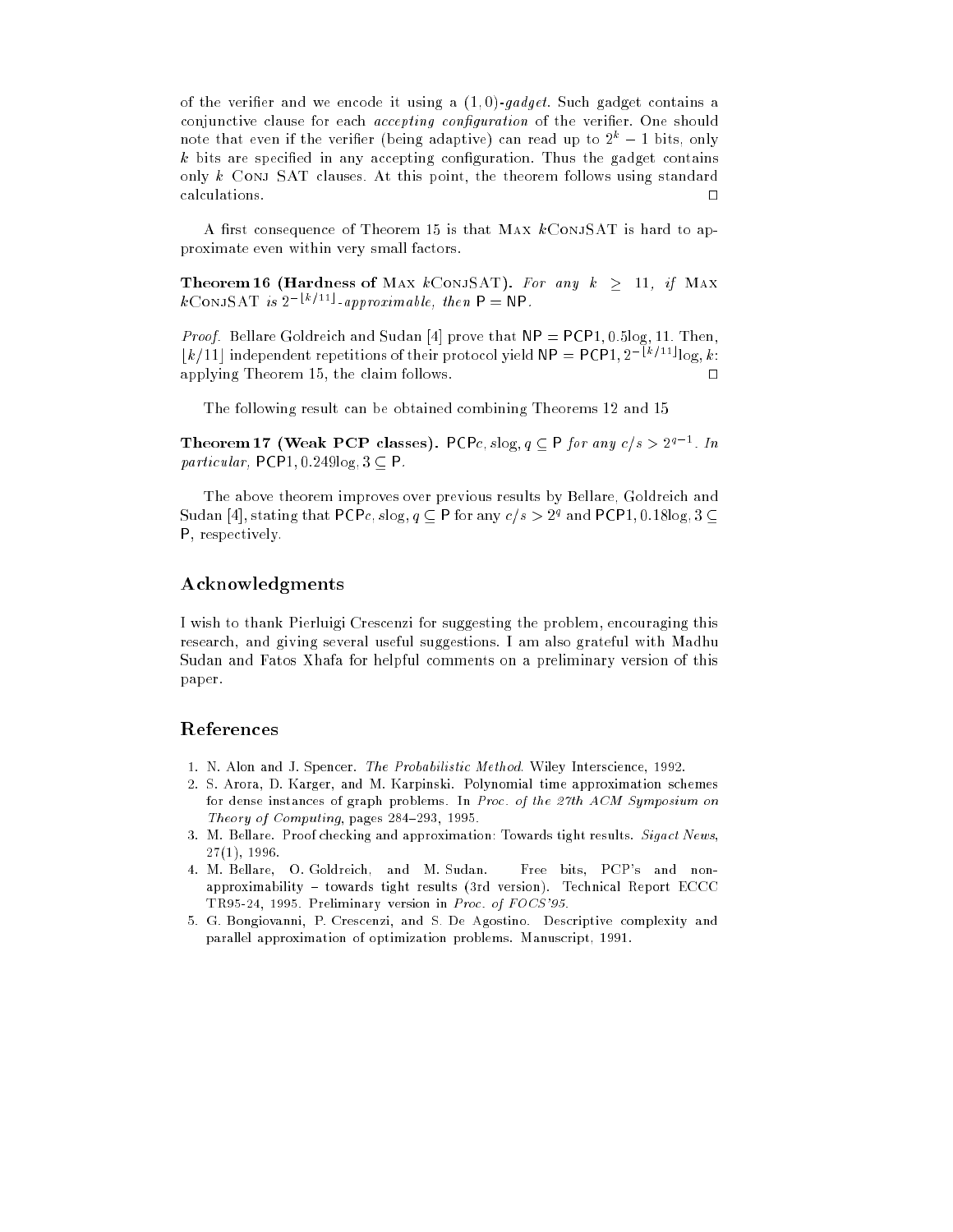- 6. D.P. Bovet and P. Crescenzi. Introduction to the Theory of Complexity. Prentice Hall, 1993.
- 7. B. Chor and M. Sudan. A geometric approach to betweennes. In Proc. of the 3rd European Symposium on Algorithms, 1995.
- 8. U. Feige and M. Goemans. Approximating the value of two provers proof systems, with applications to MAX 2SAT and MAX DICUT. In Proc. of the 3rd IEEE Israel Symposium on Theory of Computing and Systems, pages 182-189, 1995.
- 9. M. Goemans and D. Williamson. New 3/4-approximation algorithms for the maximum satisfiability problem.  $SIAMJ.$  on Discrete Mathematics,  $7(4):656-666, 1994.$ Preliminary version in Proc. of IPCO'93.
- 10. M.X. Goemans and D.P. Williamson. Improved approximation algorithms for maximum cut and satisfiability problems using semidefinite programming. J. of the  $ACM$ , 42(6):1115-1145, 1995. Preliminary version in Proc. of STOC'94.
- 11. D.J. Haglin. Approximating maximum 2-CNF satisfiability. *Parallel Processing*  $Letters$ , 2:181-187, 1992.
- 12. D. Hochbaum. Approximation algorithms for set covering and vertex cover problems.  $SIAM$  J. on Computing,  $11:555-556$ , 1982.
- 13. H. B. Hunt III, M.V. Marathe, V. Radhakrishnan, S.S. Ravi, D.J. Rosenkrantz, and R.E. Stearns. Every problem in MAX SNP has a parallel approximation algorithm. Manuscript, 1993.
- 14. D. Karger, R. Motwani, and M. Sudan. Approximate graph coloring by semidefinite programming. In Proc. of the 35th IEEE Symposium on Foundations of Computer Science, pages  $2-13$ , 1994.
- 15. S. Khanna, R. Motwani, M. Sudan, and U. Vazirani. On syntactic versus computational views of approximability. In Proc. of the 35th IEEE Symposium on Foundations of Computer Science, pages 819-830, 1994.
- 16. H.C. Lau and O. Watanabe. Randomized approximation of the constraint satisfaction problem. In Proc. of the 5th Scandinavian Workshop on Algorithm Theory, 1996.
- 17. M. Luby. A simple parallel algorithm for the maximal independent set problem.  $SIAM$  J. on Computing,  $15:1036-1053$ ,  $1986$ .
- 18. M. Luby and N. Nisan. A parallel approximation algorithm for positive linear programming. In Proc. of the 25th ACM Symposium on Theory of Computing, pages 448-457, 1993.
- 19. M. Luby and A. Wigderson. Pairwise independence and derandomization. Technical Report ICSI TR-95-035, 1995.
- 20. C. H. Papadimitriou and M. Yannakakis. Optimization, approximation, and complexity classes. J. of Computer and System Sciences, 43:425-440, 1991. Preliminary version in Proc. of STOC'88.
- 21. C.H. Papadimitriou. Computational Complexity. Addison-Wesley, 1994.
- 22. P. Raghavan and C.D. Thompson. Randomized rounding: a technique for provably good algorithms and algorithmic proofs. *Combinatorica*, 7:365-374, 1987.
- 23. M. Serna. Approximating linear programming is log-space complete for P. Information Processing Letters, 37, 1991.
- 24. M. Serna and F. Xhafa. On parallel versus sequential approximation. In Proc. of the 3rd European Symposium on Algorithms, pages  $409{-}419$ , 1995.
- 25. D. Shmoys. Computing near-optimal solutions to combinatorial optimization problems. In Combinatorial Optimization. DIMACS Series in Discrete Mathematics and Theoretical Computer Science, Vol. 20, 1995.